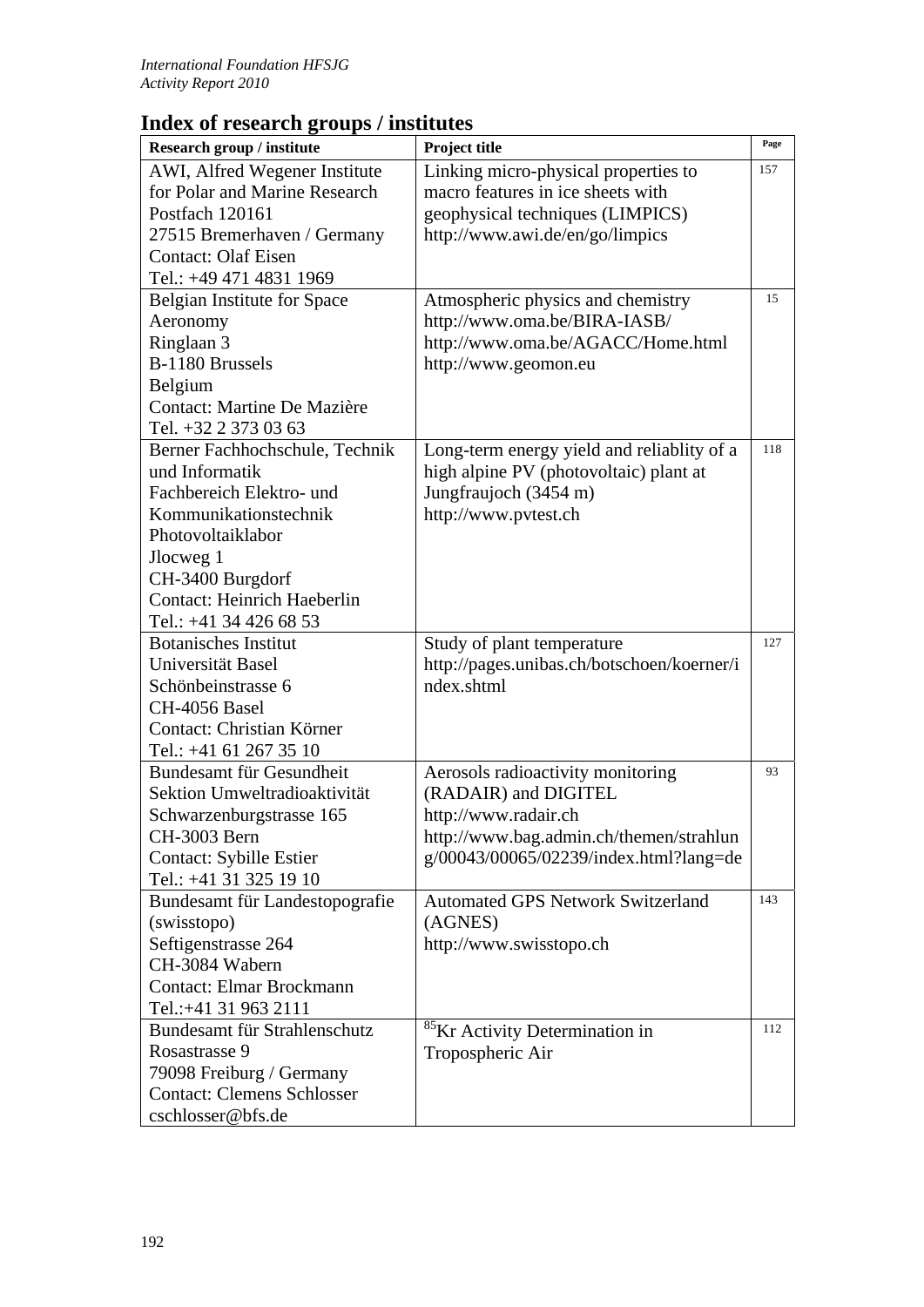| Research group / institute                | Project title                              | Page |
|-------------------------------------------|--------------------------------------------|------|
| Centre for Isotope Research (CIO)         | Flask comparison on Jungfraujoch           | 66   |
| Nijenborgh 4                              |                                            |      |
| 9747 AG Groningen                         |                                            |      |
| The Netherlands                           |                                            |      |
| <b>Contact: Rolf Neubert</b>              |                                            |      |
| Tel.: +31 50 363 7216                     |                                            |      |
| Departement für                           | Single particle analysis of aerosols from  | 91   |
| Geowissenschaften                         | Saharan dust events                        |      |
| Universität Fribourg                      | www.unifr.ch/geology                       |      |
| Chemin du Musée 6                         |                                            |      |
| CH-1700 Fribourg                          |                                            |      |
| <b>Contact: Mario Meier</b>               |                                            |      |
| Tel.: +41 26 300 8933                     |                                            |      |
| Departement of Physics                    | Study of a prototype for a new concept of  | 108  |
| University of Rome La Sapienza            | an EAS detector                            |      |
| P.za A. Moro 5                            | http://terminus.roma1.infn.it/new_site/tau |      |
| 00198 Rome / Italy                        | wer/index.htm                              |      |
| Contact: Maurizio Iori                    |                                            |      |
| Tel.: +39 06 4991 4422                    |                                            |      |
| Department of Geography                   | Permasense & Permos: Measuring             | 139  |
| University of Zurich                      | permafrost in Alpine rock walls            |      |
| Winterthurerstr. 190                      | www.geo.uzh.ch                             |      |
| CH-8057 Zurich, Switzerland               |                                            |      |
| Contact: Stephan Gruber                   |                                            |      |
| Tel.: +41-1-635 51 46                     |                                            |      |
| Eawag                                     | Cosmogenic radionuclides in precipitation  | 104  |
| Überlandstr. 133                          | http://www.eawag.ch/research_e/surf/e_in   |      |
| CH-8600 Dübendorf                         | dex.htm                                    |      |
| Contact: Jürg Beer                        |                                            |      |
| Tel.: +41 44 823 51 11                    |                                            | 23   |
| Ecole Polytechnique Fédérale de           | Active optical remote sensing, LIDAR       |      |
| Lausanne (EPFL)<br><b>EPFL ENAC EFLUM</b> | http://eflum.epfl.ch/                      |      |
| A0434                                     |                                            |      |
| Station 2                                 |                                            |      |
| CH 1015 Lausanne                          |                                            |      |
| <b>Contact: Valentin Simeonov</b>         |                                            |      |
| Tel. +41 21 693 61 85                     |                                            |      |
| Empa                                      | <b>National Air Pollution Monitoring</b>   | 37   |
| Laboratory for Air Pollution and          | Network (NABEL)                            |      |
| <b>Environmental Technology</b>           | http://www.empa.ch/nabel                   |      |
| Ueberlandstrasse 129                      |                                            |      |
| CH-8600 Dübendorf                         |                                            |      |
| <b>Contact: Martin Steinbacher</b>        |                                            |      |
| Tel.: +41 44 823 4654                     |                                            |      |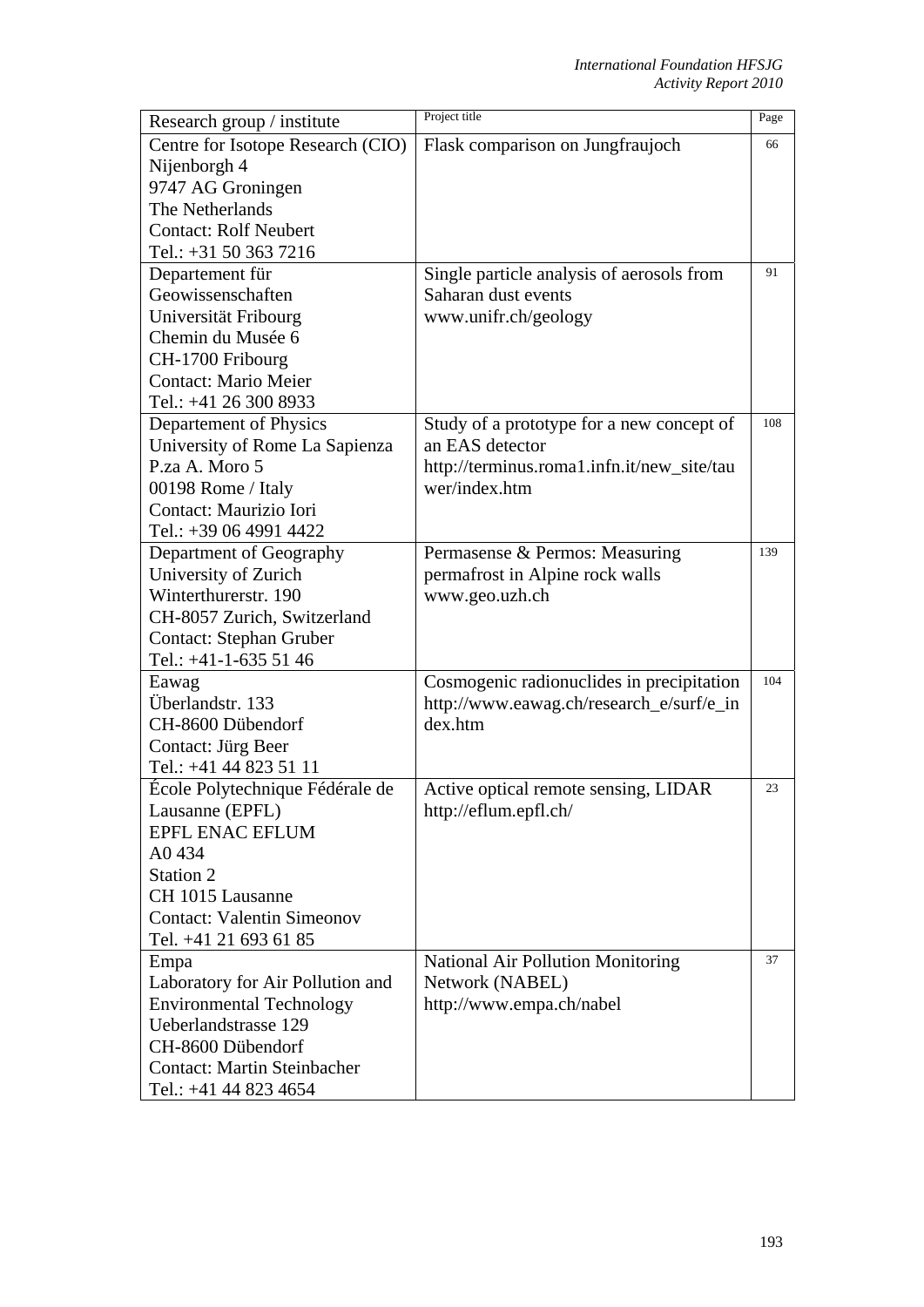| Research group / institute                  | Project title                            | Page |
|---------------------------------------------|------------------------------------------|------|
| Empa                                        | Halogenated Greenhouse Gases at          | 45   |
| Laboratory for Air Pollution and            | Jungfraujoch                             |      |
| <b>Environmental Technology</b>             | http://www.empa.ch/climate_gases         |      |
| Ueberlandstrasse 129                        |                                          |      |
| CH-8600 Dübendorf                           |                                          |      |
| Contact: Martin K. Vollmer                  |                                          |      |
| Tel.: +41 44 823 4242                       |                                          |      |
| Empa                                        | Continuous measurement of stable $CO2$   | 68   |
| Laboratory for Air Pollution and            | isotopes at Jungfraujoch, Switzerland    |      |
| <b>Environmental Technology</b>             | http://empa.ch/abt134                    |      |
| Ueberlandstrasse 129                        |                                          |      |
| CH-8600 Dübendorf                           |                                          |      |
| <b>Contact: Lukas Emmenegger</b>            |                                          |      |
| Tel.: +41 44 823 4699                       |                                          |      |
| ETH Zürich                                  | Assessment of high altitude cloud        | 25   |
| Institute for Atmospheric and               | characteristics, CLACE 2010 campaign     |      |
| <b>Climate Science</b>                      | http://www.iac.ethz.ch                   |      |
| Universitätsstrasse 16                      |                                          |      |
| CH-8092 Zürich                              |                                          |      |
| Contact: Erika Kienast-Sjögren              |                                          |      |
| Tel: +41 44 633 40 63                       |                                          |      |
| ETH Zürich                                  | Glaciological investigations on the      | 137  |
| Versuchsanstalt für Wasserbau,              | Grosser Aletschgletscher                 |      |
| Hydrologie und Glaziologie                  | http://www.vaw.ethz.ch/divisions/gz      |      |
| (VAW)                                       |                                          |      |
| Gloriastrasse 37/39                         |                                          |      |
| CH-8092 Zürich                              |                                          |      |
| <b>Contact: Andreas Bauder</b>              |                                          |      |
| Tel.: +41 44 632 4112                       |                                          |      |
| <b>ETH Zürich</b>                           | The Polythermal Structure of             | 165  |
| Versuchsanstalt für Wasserbau,              | Gornergletscher (Valais)                 |      |
| Hydrologie und Glaziologie                  | http://www.vaw.ethz.ch                   |      |
| (VAW)                                       |                                          |      |
| Gloriastrasse 37/39                         |                                          |      |
| CH-8092 Zürich                              |                                          |      |
| <b>Contact: Martin Funk</b>                 |                                          |      |
| Tel.: +41 44 632 4132                       |                                          | 145  |
| Federal Office of Meteorology               | Operation of a meteorological station at |      |
| and Climatology                             | high altitude in the Alps                |      |
| MeteoSwiss                                  | http://www.meteoswiss.ch                 |      |
| <b>Measuring Technology</b>                 |                                          |      |
| Ch. de l'Aérologie                          |                                          |      |
| CH-1530 Payerne<br>Contact: Christian Félix |                                          |      |
|                                             |                                          |      |
| Tel.: +41 26 662 6226                       |                                          |      |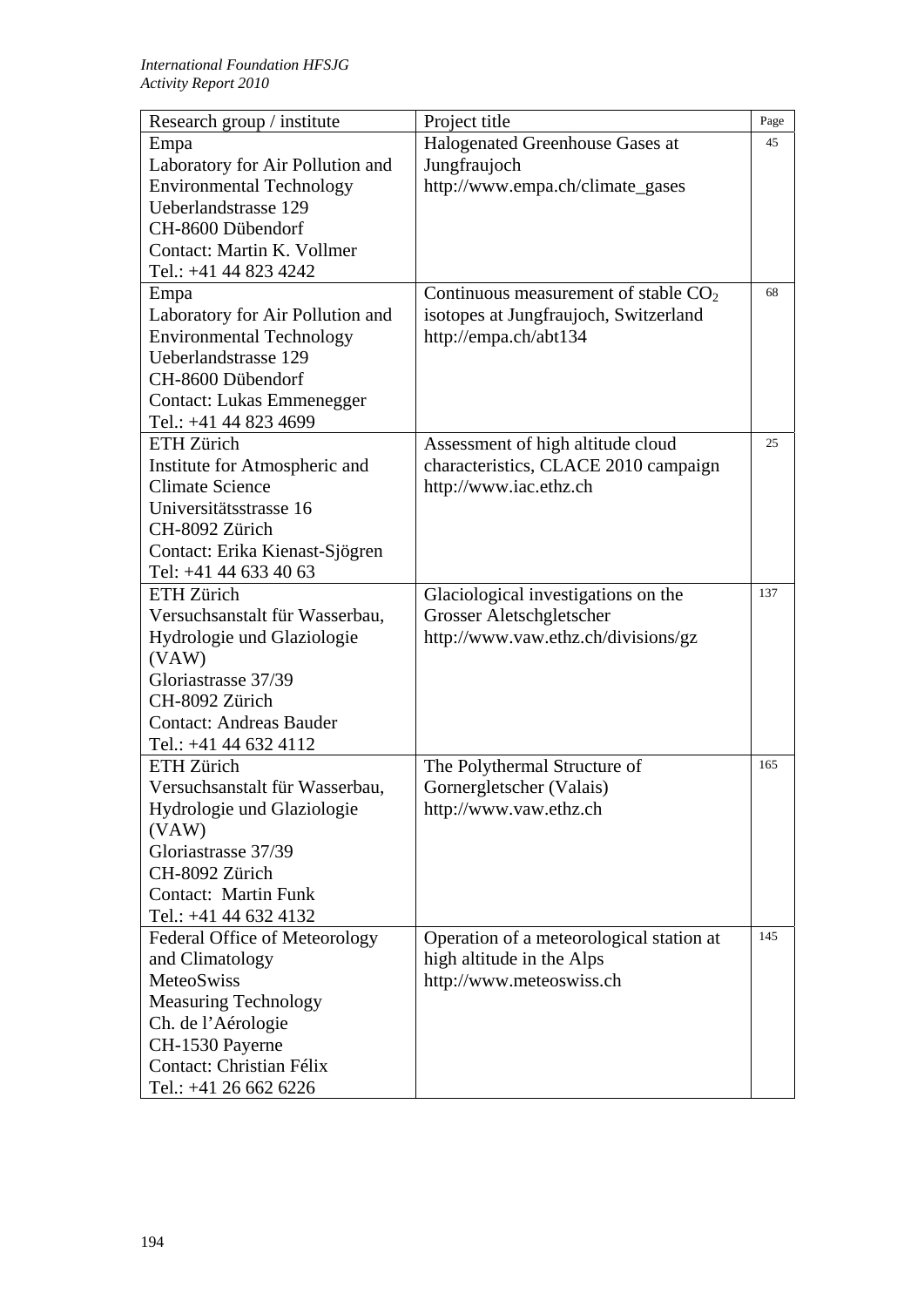| Research group / institute        | Project title                                | Page |
|-----------------------------------|----------------------------------------------|------|
| Helbling Technik Bern AG          | Low-pressure test on optical devices         | 121  |
| Stationsstrasse 12                | www.helbling.ch                              |      |
| 3097 Liebefeld-Bern               |                                              |      |
| <b>Contact: Pascal Loser</b>      |                                              |      |
| Tel. +41 (0) 31 979 16 11         |                                              |      |
| I. Physikalisches Institut        | KOSMA - Kölner Observatorium für             | 154  |
| Universität zu Köln               | Submm-Astronomie                             |      |
| Zülpicher Str. 77                 | http://www.ph1.uni-koeln.de/kosma            |      |
| 50937 Köln / Germany              | http://www.astro.uni-bonn.de                 |      |
| and                               |                                              |      |
| Radioastronomisches Institut      |                                              |      |
| der Universität Bonn              |                                              |      |
| Auf dem Hügel 71                  |                                              |      |
| 53121 Bonn / Germany              |                                              |      |
| Contact: Jürgen Stutzki           |                                              |      |
| Tel.: +49 221 470 3494            |                                              |      |
| Institut d'Astrophysique et de    | High resolution, solar infrared Fourier      | 5    |
| Géophysique - Université de       | Transform spectrometry. Application to       |      |
| Liège                             | the study of the Earth atmosphere            |      |
| allée du VI août, 17 - Bâtiment   | http://girpas.astro.ulg.ac.be/               |      |
| B <sub>5a</sub>                   |                                              |      |
| B-4000 Sart Tilman (Liège,        |                                              |      |
| Belgique)                         |                                              |      |
| <b>Contact: Christian Servais</b> |                                              |      |
| Tel. +32 4 366 9784               |                                              |      |
| Institut für                      | Quantifying mountain venting of              | 115  |
| Umweltgeowissenschaften           | boundary layer air through <sup>222</sup> Rn |      |
| Universität Basel                 | measurements                                 |      |
| Bernoullistrasse 30               | http://pages.unibas.ch/environment/          |      |
| CH-4056 Basel                     |                                              |      |
| <b>Contact: Franz Conen</b>       |                                              |      |
| Tel.: +41 61 267 0481             |                                              |      |
| Institut für                      | Towards understanding the importance of      | 125  |
| Umweltgeowissenschaften           | biological ice nucleators in rising air      |      |
| Universität Basel                 | http://pages.unibas.ch/environment/          |      |
| Bernoullistrasse 30               |                                              |      |
| CH-4056 Basel                     |                                              |      |
| <b>Contact: Franz Conen</b>       |                                              |      |
| Tel.: +41 61 267 0481             |                                              |      |
| Institut für Umweltphysik         | Long-term observations of ${}^{14}CO_2$ at   | 110  |
| Universität Heidelberg            | Jungfraujoch                                 |      |
| Im Neuenheimer Feld 229           | http://www.iup.uni-                          |      |
| 69120 Heidelberg / Germany        | heidelberg.de/institut/forschung/groups/kk   |      |
| Contact: Ingeborg Levin           | Т                                            |      |
| Tel.: +49 6221 546330             |                                              |      |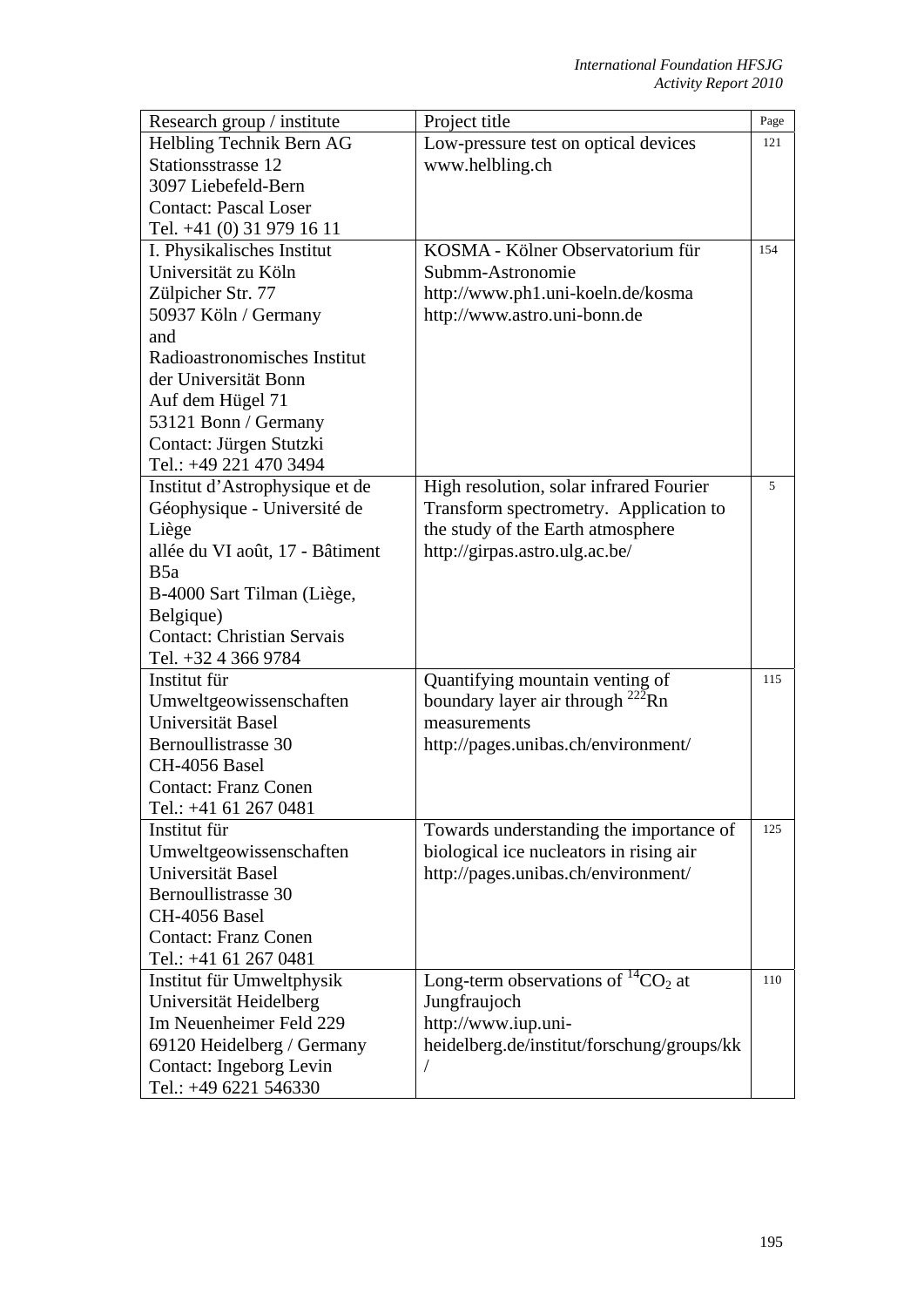| Research group / institute         | Project title                               | Page |
|------------------------------------|---------------------------------------------|------|
| Institut für                       | Calibration of Sun and aureole              | 86   |
| Weltraumwissenschaften             | spectrometer systems within the Cloud       |      |
| Freie Universität Berlin           | and Aerosol Characterization Experiment     |      |
| Carl-Heinrich-Becker-Weg 6-10      | (CLACE)                                     |      |
| 12165 Berlin / Germany             | http://userpage.fu-                         |      |
| <b>Contact: Thomas Ruhtz</b>       | berlin.de/geoiss/en/home.html               |      |
| Tel.: +49-(0)30 838 56 662         |                                             |      |
| Institute for Atmospheric and      | Field measurements of atmospheric ice       | 89   |
| <b>Climate Science</b>             | nuclei and properties of mixed phase        |      |
| <b>ETH Zurich</b>                  | clouds                                      |      |
| Universitätsstrasse 16, CHN        | http://www.iac.ethz.ch/                     |      |
| O <sub>16.3</sub>                  |                                             |      |
| CH-8092 Zürich                     |                                             |      |
| <b>Contact: Olaf Stetzer</b>       |                                             |      |
| Tel.: +41 44 633 6161              |                                             |      |
| Institute for Atmospheric and      | NOy at the interface of planetary           | 52   |
| <b>Climate Science (IACETH)</b>    | boundary layer and the free troposphere     |      |
| Swiss Federal Institute of         | from measurements at Jungfraujoch (trace    |      |
| Technology Zürich                  | gas measurements at Jungfraujoch)           |      |
| Universitätstrasse 16              | http://www.iac.ethz.ch                      |      |
| CH-8092 Zürich                     |                                             |      |
| <b>Contact: Johannes Staehelin</b> |                                             |      |
| Tel.: +41 01 633 27 48             |                                             |      |
| Institute of Geology, ETH Zürich   | Altitude dependence of production rates     | 106  |
| Earth Surface Dynamics Group       | of cosmogenic nuclides in artificial quartz |      |
| <b>NO E31</b>                      | targets                                     |      |
| Sonneggstr. 5                      | http://www.esd.ethz.ch/people/fkober        |      |
| CH-8092 Zürich                     |                                             |      |
| <b>Contact: Florian Kober</b>      |                                             |      |
| Tel.: $+41-+44-6320361$            |                                             |      |
| Laboratory of Atmospheric          | The Global Atmosphere Watch Aerosol         | 71   |
| Chemistry                          | Program at the Jungfraujoch                 |      |
| Paul Scherrer Institut (PSI)       | http://www.psi.ch/gaw                       |      |
| CH-5232 Villigen                   | http://www.psi.ch/lac                       |      |
| Switzerland                        | http://aerosolforschung.web.psi.ch          |      |
| <b>Contact: Ernest Weingartner</b> |                                             |      |
| Tel. +41 56 310 2405               |                                             |      |
| Laboratory of Atmospheric          | Validation of retrieval of atmospheric      | 21   |
| Physics                            | trace gases with Phaethon system using      |      |
| Aristotle University of            | differential optical absorption             |      |
| Thessaloniki                       | spectroscopy                                |      |
| Campus Box 149                     | http://lap.physics.auth.gr/index.asp?lang=  |      |
| 54124Thessaloniki                  | en                                          |      |
| Greece                             |                                             |      |
| <b>Contact: Alkiviadis Bais</b>    |                                             |      |
| Tel. +30 2310 998184               |                                             |      |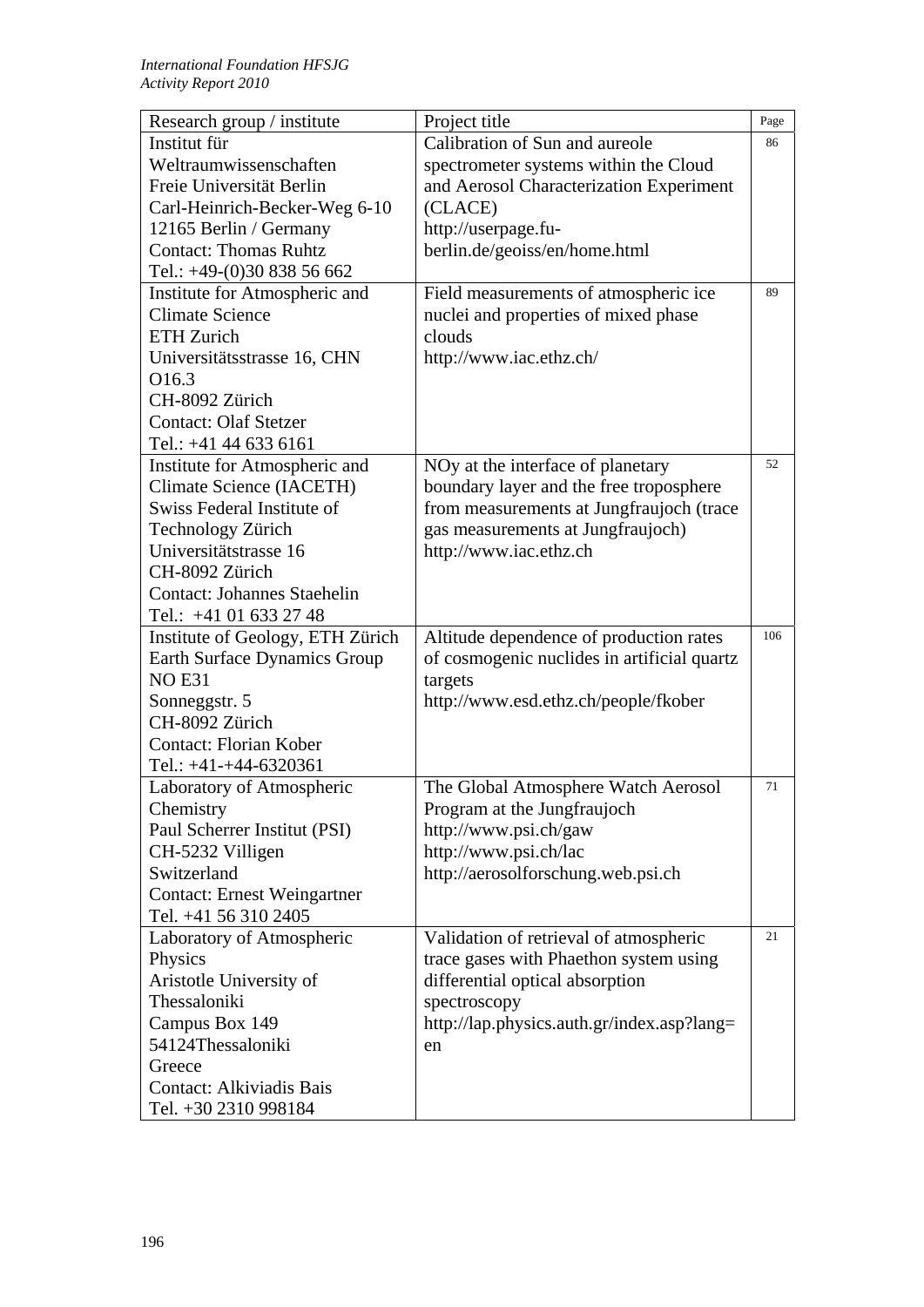| Research group / institute          | Project title                               | Page |
|-------------------------------------|---------------------------------------------|------|
| <b>Mammut Sports Group</b>          | Test-station for outdoor materials          | 122  |
| Birren 5                            | www.mammut.ch                               |      |
| CH-5703 Seon                        |                                             |      |
| <b>Contact: Lars Paschek</b>        |                                             |      |
| Tel.: $+41$ (0) 62 769 8350         |                                             |      |
| Max Planck Institut für             | Flask comparison on Jungfraujoch            | 62   |
| Biogeochemie                        | http://www.bgc-jena.mpg.de                  |      |
| Hans Knöll Str. 10                  |                                             |      |
| 07745 Jena / Germany                |                                             |      |
| Contact: Willi A. Brand             |                                             |      |
| Tel.: +49 3641 576400               |                                             |      |
| MeteoSchweiz                        | The weather in 2010: Report for the         | 148  |
| Krähbühlstrasse 58                  | <b>International Foundation HFSJG</b>       |      |
| CH-8044 Zürich                      | http://www.meteoschweiz.ch                  |      |
| <b>Contact: Stephan Bader</b>       |                                             |      |
| Tel. +41 44 256 91 11               |                                             |      |
| Office fédéral de météorologie et   | Global Atmosphere Watch Radiation           | 28   |
| de climatologie MétéoSuisse         | Measurements                                |      |
| Station Aérologique                 | http://www.meteoswiss.ch/web/en/climate     |      |
| ch. de l'Aérologie                  | /climate_international/gaw-                 |      |
| CH-1530 Payerne                     | ch/radiation.html                           |      |
| <b>Contact: Laurent Vuilleumier</b> |                                             |      |
| Tel.: +41 26 662 6306               |                                             |      |
| <b>Paul Scherrer Institut</b>       | Accelerated release of persistent organic   | 131  |
| Laboratory of Radiochemistry and    | pollutants (POPs) from Alpine glaciers      |      |
| <b>Environmental Chemistry</b>      | http://lch.web.psi.ch/webcontent/research/  |      |
| CH-5232 Villigen PSI,               | analytic/                                   |      |
| Switzerland                         | Snow chemistry, reconstruction of palaeo    |      |
| Contact: Margit Schwikowski         | atmosphere and climate from high-altitude   |      |
| Tel.: +41 56 310 4110               | ice cores.                                  |      |
| Physikalisches Institut             | High precision carbon dioxide and oxygen    | 58   |
| Universität Bern                    | measurements                                |      |
| Sidlerstrasse 5                     | http://www.climate.unibe.ch/                |      |
| CH-3012 Bern                        |                                             |      |
| <b>Contact: Markus Leuenberger</b>  |                                             |      |
| Tel.: +41 31 631 44 70              |                                             |      |
| Physikalisches Institut             | Neutron monitors - Study of solar and       | 100  |
| Universität Bern                    | galactic cosmic rays                        |      |
| Sidlerstrasse 5                     | http://cosray.unibe.ch/nm/index1.html       |      |
| CH-3012 Bern                        |                                             |      |
| Contact: Rolf Bütikofer             |                                             |      |
| Tel.: +41 31 631 4058               |                                             |      |
| Physikalisches Institut             | <b>SONTEL - Solar Neutron Telescope for</b> | 16   |
| Universität Bern                    | the identification and the study of high-   |      |
| Sidlerstrasse 5                     | energy neutrons produced in energetic       |      |
| CH-3012 Bern                        | eruptions at the Sun                        |      |
| Contact: Rolf Bütikofer             | http://cosray.unibe.ch/detectors/sontel/son |      |
| Tel.: +41 31 631 4058               | tel.html                                    |      |